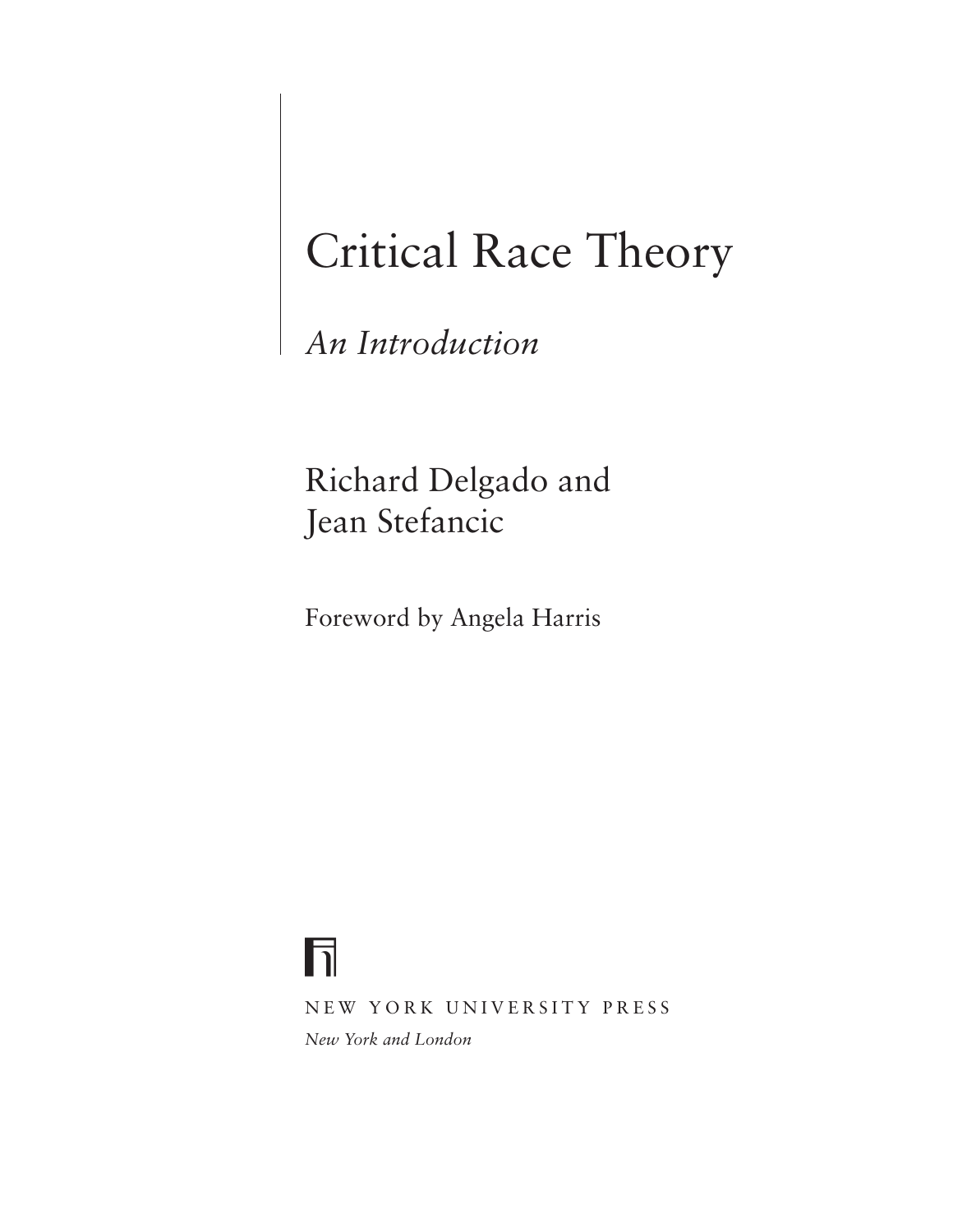#### NEW YORK UNIVERSITY PRESS New York and London

© 2001 by New York University All rights reserved

Library of Congress Cataloging-in-Publication Data Delgado, Richard. Critical race theory : an introduction / Richard Delgado and Jean Stefancic. p. cm. — (Critical America) Includes bibliographical references and index. ISBN 0-8147-1930-9 (cloth) — ISBN 0-8147-1931-7 (pbk.) 1. Race discrimination—Law and legislation—United States. 2. Critical legal studies—United States. 3. United States—Race relations—Philosophy. I. Stefancic, Jean. II. Title. III. Series. KF4755 .D454 2001 342.73'0873—dc21 00-012475

New York University Press books are printed on acid-free paper, and their binding materials are chosen for strength and durability.

Manufactured in the United States of America

10 9 8 7 6 5 4 3 2 1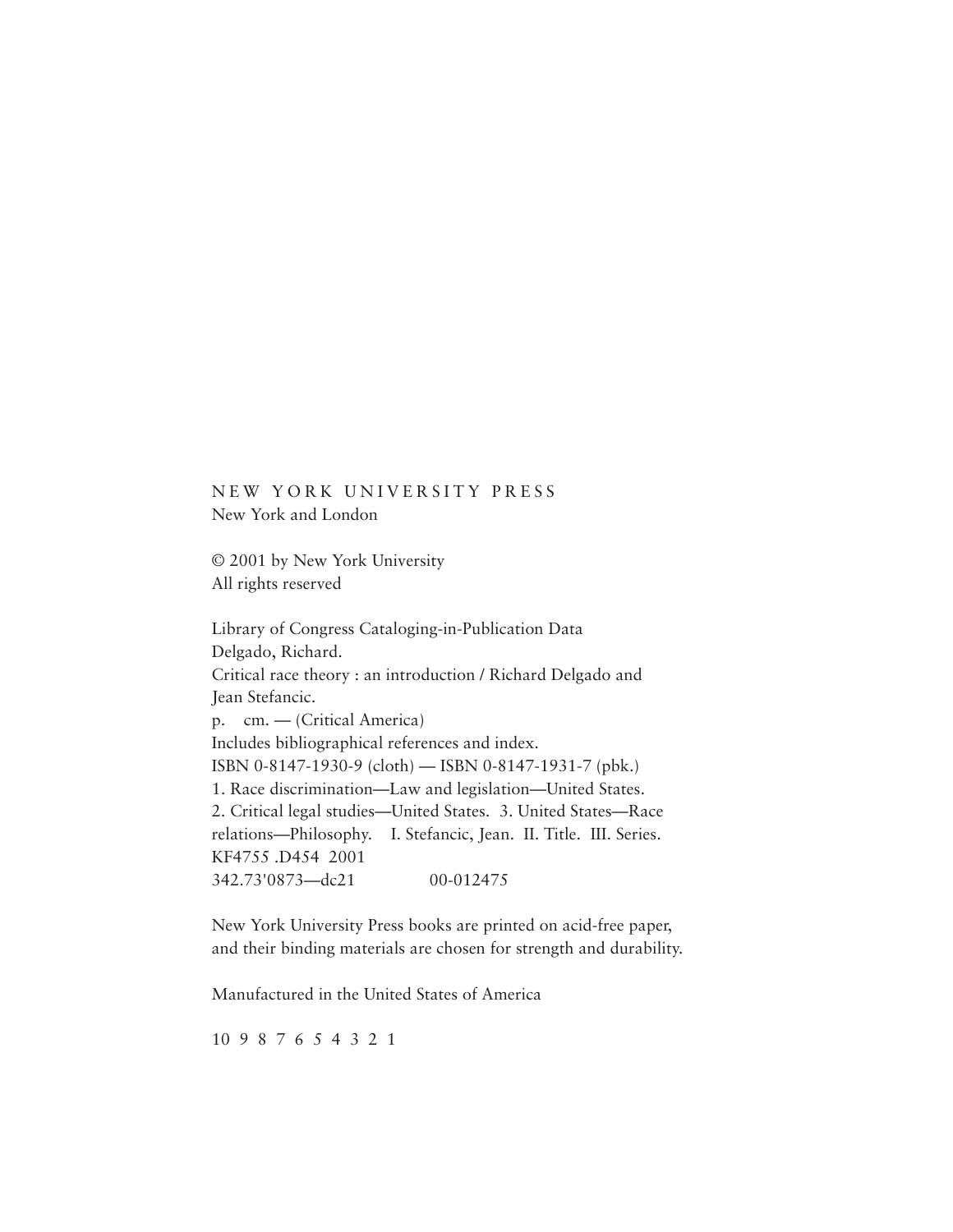#### chapter i

# Introduction

*Think of events that can occur in an ordinary day. A child raises her hand repeatedly in a fourth grade class; the teacher either recognizes her or does not. A shopper hands a cashier a five dollar bill to pay for a small item; the clerk either smiles, makes small talk, and deposits change in the shopper's hand or does not. A woman goes to a new car lot ready to buy; salespeople stand about talking to each other or all converge trying to help her. A jogger in a park gives a brief acknowledgment to an approaching walker; the walker returns the greeting or walks by silently.*

*You are a white person—the child, the shopper, the jogger. The responses are all from white people and are all negative. Are you annoyed? Do you, for even a moment, think that maybe you are receiving this treatment because of your race? Or might you think that all these people are having a bad day? Next suppose that the responses are all from persons of color. Are you thrown off guard? Angry? Depressed?*

*You are a person of color and these same things happen to you and the actors are all white. What is the first thing that comes to your mind? Do you immediately think that you might be treated in these ways because you are not white? If*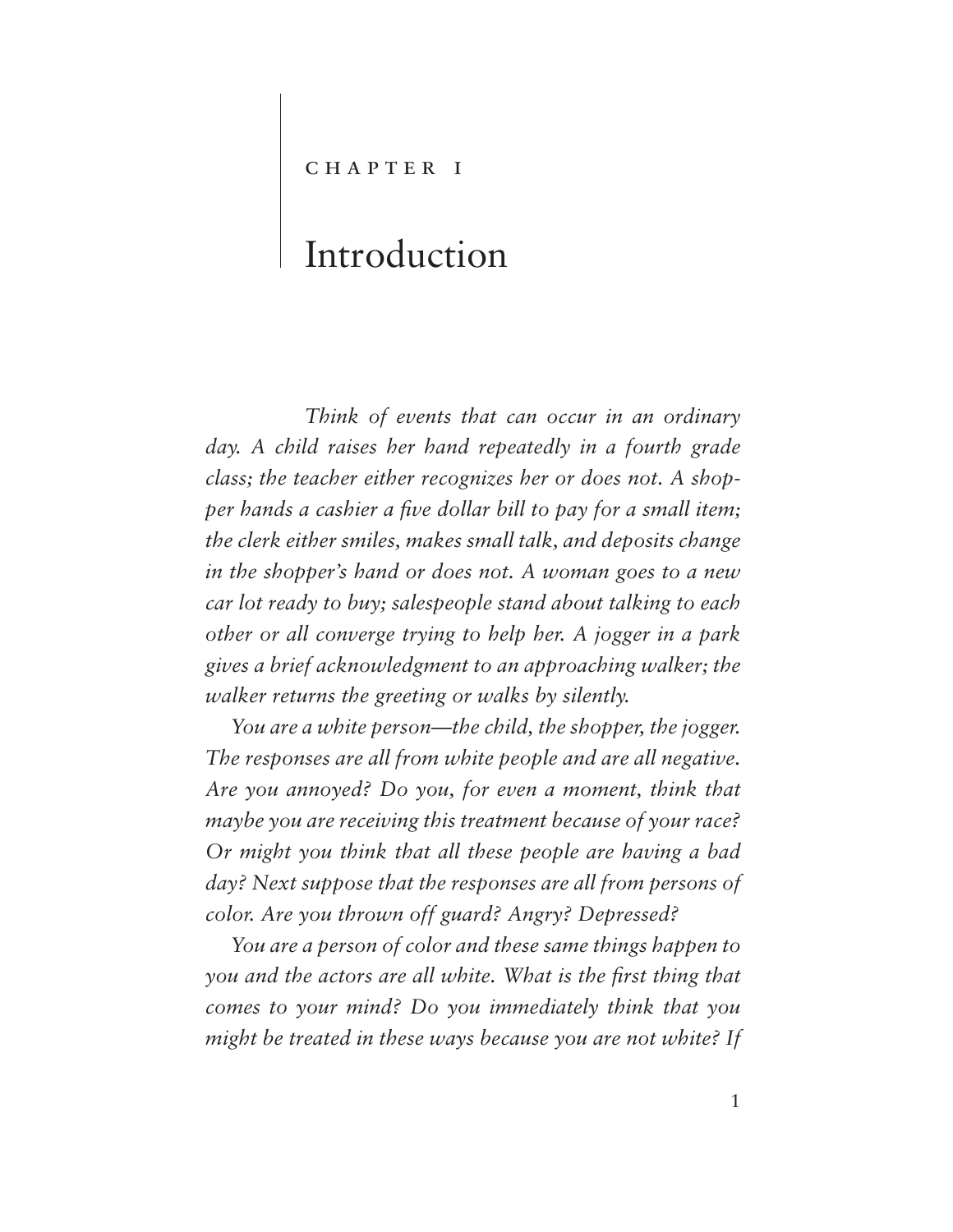*so, how do you feel? Angry? Downcast? Do you let it roll off your back? And if the responses come from fellow persons of color, then what do you think? Suppose the person of color is from a group other than your own? Sometimes actions like these are mere rudeness or indifference. The merchant is in a hurry; the walker, lost in thought. But at other times, race seems to play a part. When it does, social scientists call the event a "microaggression," by which they mean one of those many sudden, stunning, or dispiriting transactions that mar the days of women and folks of color. Like water dripping on sandstone, they can be thought of as small acts of racism, consciously or unconsciously perpetrated, welling up from the assumptions about racial matters most of us absorb from the cultural heritage in which we come of age in the United States. These assumptions, in turn, continue to inform our public civic institutions—government, schools, churches and our private, personal, and corporate lives.*

*Sometimes the acts are not micro at all. Imagine that the woman or minority standing alone and ignored at the car sales lot eventually attracts the attention of a salesperson. They negotiate, and she buys a car. Later she learns that she paid almost a thousand dollars more than what the average white male pays for that same car.* (See Ian Ayres, Fair Driving, 104 Harv. L. Rev. 817 [1991]).

#### *A. What Is Critical Race Theory?*

The critical race theory (CRT) movement is a collection of activists and scholars interested in studying and transforming the relationship among race, racism, and power. The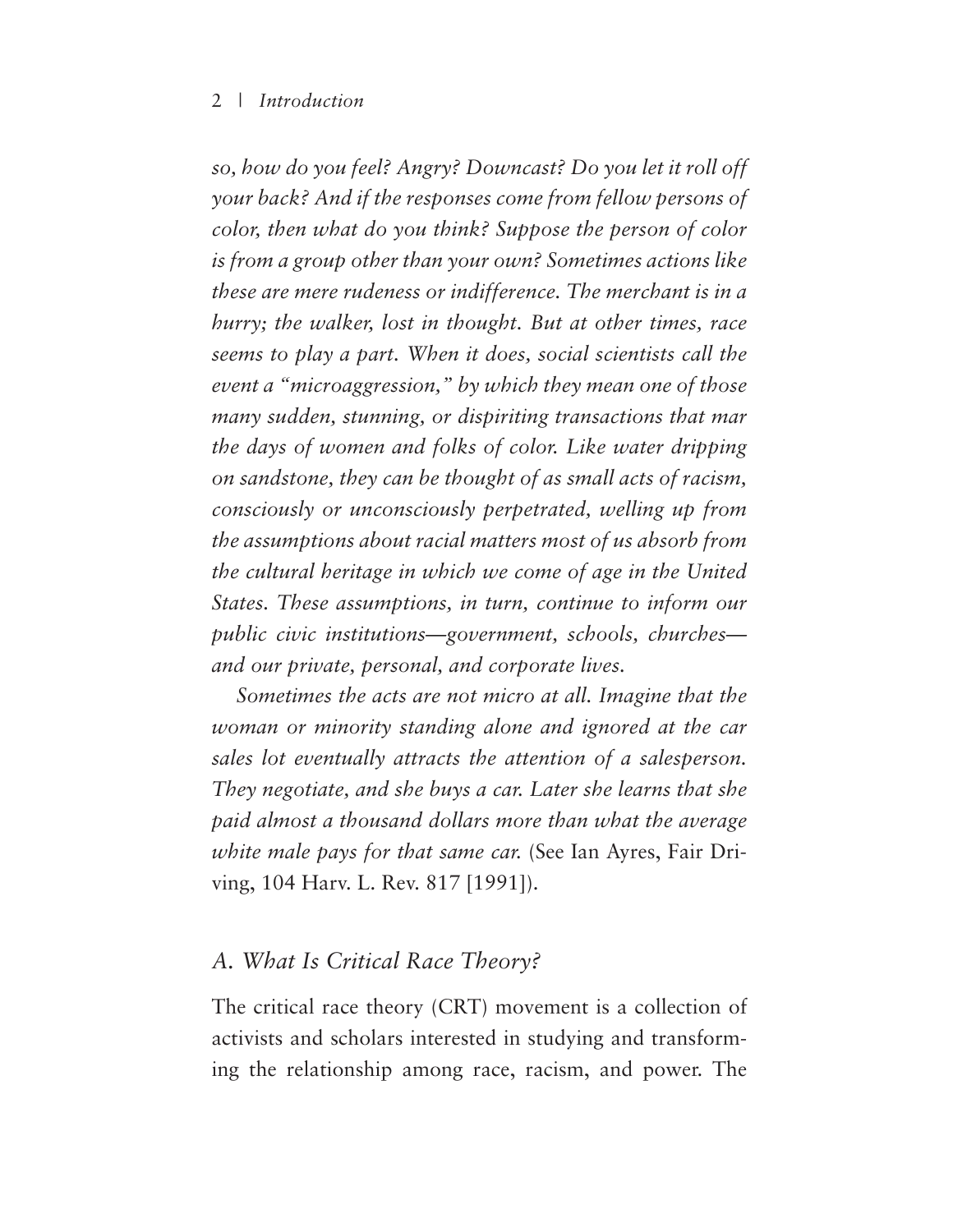movement considers many of the same issues that conventional civil rights and ethnic studies discourses take up, but places them in a broader perspective that includes economics, history, context, group- and self-interest, and even feelings and the unconscious. Unlike traditional civil rights, which embraces incrementalism and step-by-step progress, critical race theory questions the very foundations of the liberal order, including equality theory, legal reasoning, Enlightenment rationalism, and neutral principles of constitutional law.

Although CRT began as a movement in the law, it has rapidly spread beyond that discipline. Today, many in the field of education consider themselves critical race theorists who use CRT's ideas to understand issues of school discipline and hierarchy, tracking, controversies over curriculum and history, and IQ and achievement testing. Political scientists ponder voting strategies coined by critical race theorists. Ethnic studies courses often include a unit on critical race theory, and American studies departments teach material on critical white studies developed by CRT writers. Unlike some academic disciplines, critical race theory contains an activist dimension. It not only tries to understand our social situation, but to change it; it sets out not only to ascertain how society organizes itself along racial lines and hierarchies, but to transform it for the better.

#### *B. Early Origins*

Critical race theory sprang up in the mid-1970s, as a number of lawyers, activists, and legal scholars across the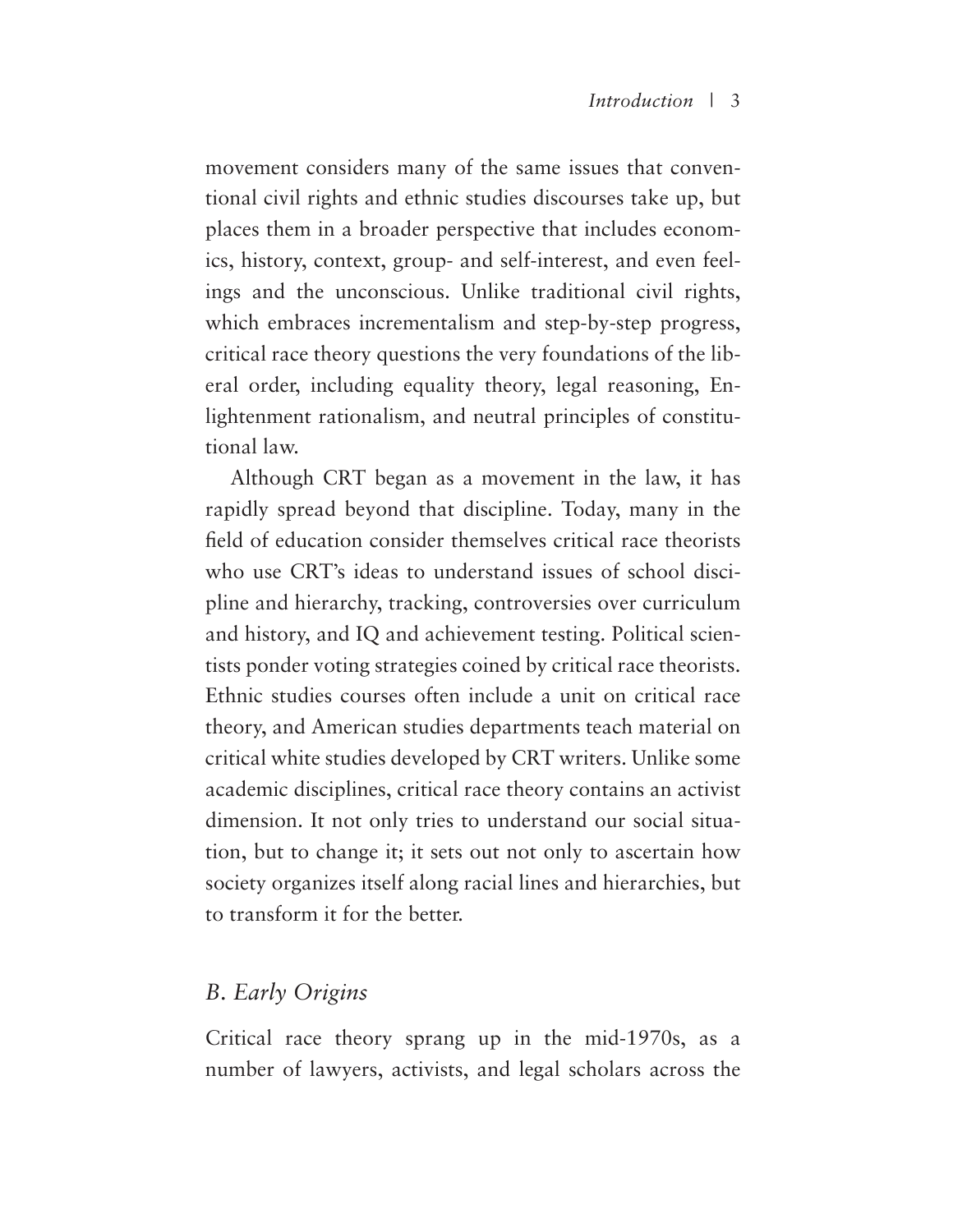country realized, more or less simultaneously, that the heady advances of the civil rights era of the 1960s had stalled and, in many respects, were being rolled back. Realizing that new theories and strategies were needed to combat the subtler forms of racism that were gaining ground, early writers such as Derrick Bell, Alan Freeman, and Richard Delgado (coauthor of this primer) put their minds to the task. They were soon joined by others, and the group held its first conference at a convent outside Madison, Wisconsin, in the summer of 1989. Further conferences and meetings took place. Some were closed working sessions at which the group threshed out internal problems and struggled to clarify central issues, while others were public, multi-day affairs with panels, plenary sessions, keynote speakers, and a broad representation of students, activists, and scholars from a wide variety of disciplines.

#### *C. Relationship to Other Movements*

As the reader will see, critical race theory builds on the insights of two previous movements, critical legal studies and radical feminism, to both of which it owes a large debt. It also draws from certain European philosophers and theorists, such as Antonio Gramsci and Jacques Derrida, as well as from the American radical tradition exemplified by such figures as Sojourner Truth, Frederick Douglass, W.E.B. Du Bois, Cesar Chavez, Martin Luther King, Jr., and the Black Power and Chicano movements of the sixties and early seventies. From critical legal studies, the group borrowed the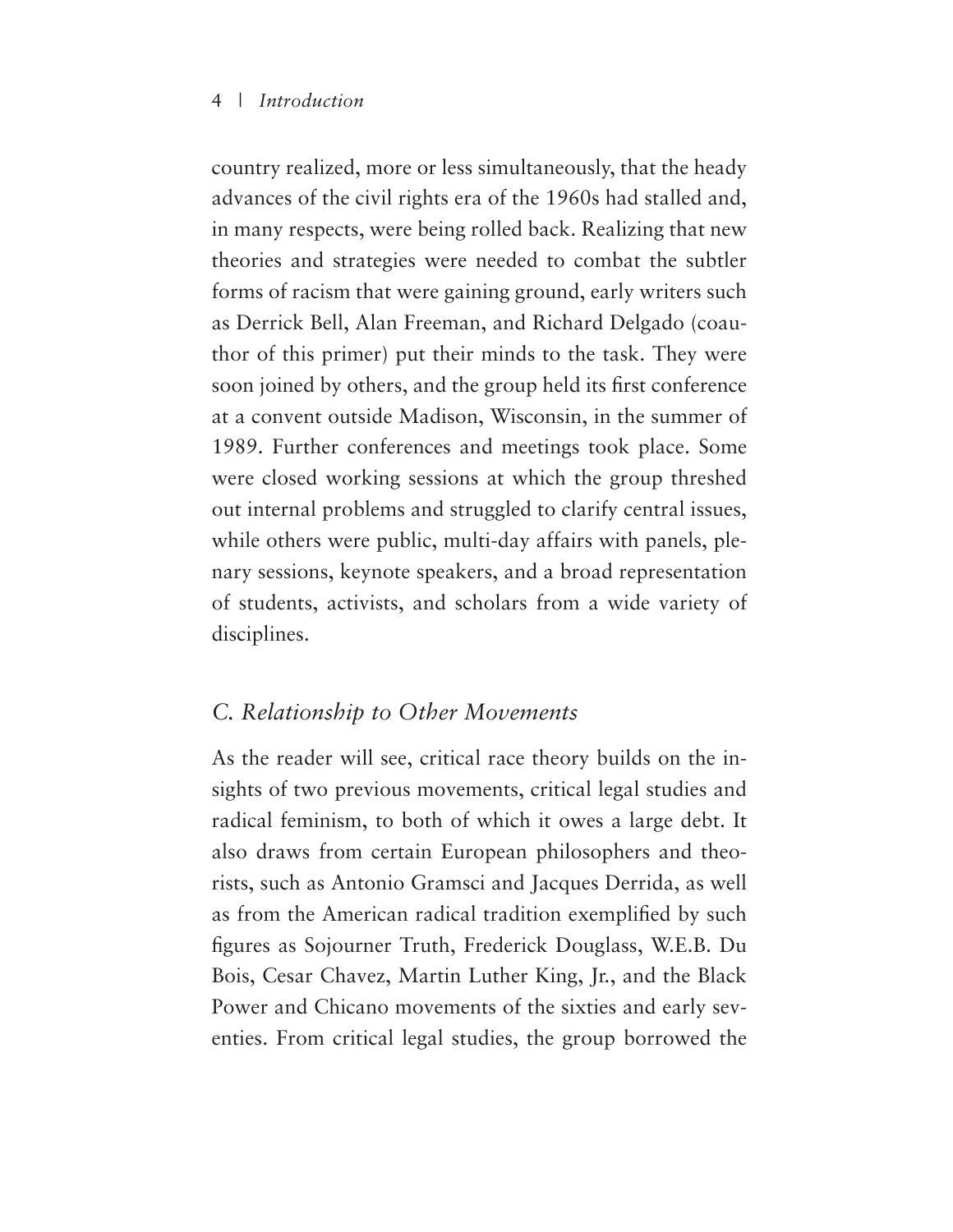idea of legal indeterminacy—the idea that not every legal case has one correct outcome. Instead, one can decide most cases either way, by emphasizing one line of authority over another, or interpreting one fact differently from the way one's adversary does. It also incorporated the critique of triumphalist history, and the insight that favorable precedent, like *Brown v. Board of Education,* tends to deteriorate over time, cut back by narrow lower-court interpretation and administrative foot dragging and delay. The group also built on feminism's insights into the relationship between power and the construction of social roles, as well as the unseen, largely invisible collection of patterns and habits that make up patriarchy and other types of domination. From conventional civil rights thought, the movement took a concern for redressing historic wrongs, as well as the insistence that legal and social theory have practical consequences. CRT also shared with it a sympathetic understanding of notions of nationalism and group empowerment.

#### *D. Principal Figures*

Derrick Bell, professor of law at New York University, is the movement's intellectual father figure. Still active today, Bell teaches, writes occasional law review articles and memoirtype books, delivers speeches, and keeps a number of casebooks current. The late Alan Freeman, who taught at the State University of New York at Buffalo law school, wrote a number of foundational articles, including a pathbreaking piece that documented how the U.S. Supreme Court's race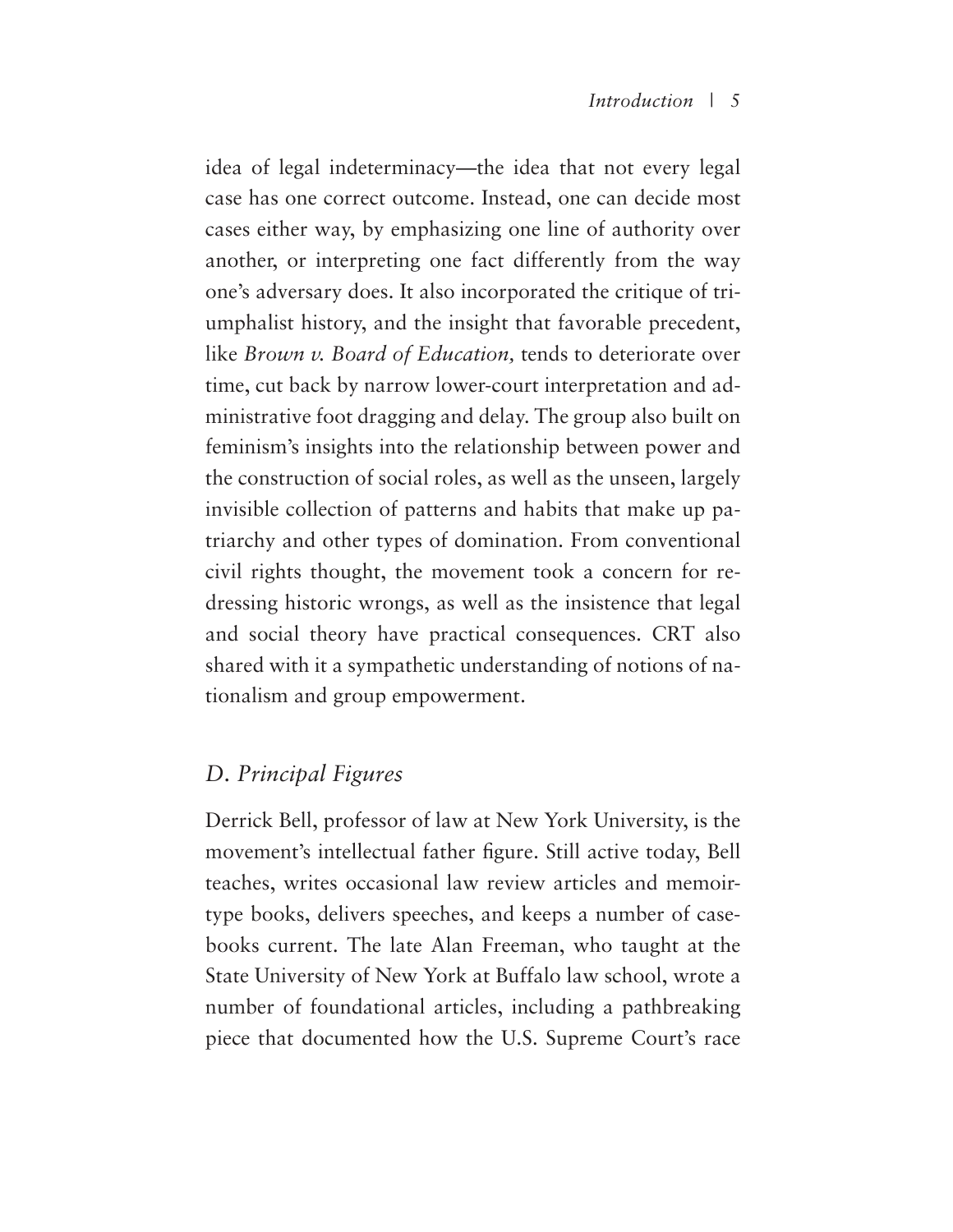jurisprudence, even when seemingly liberal in thrust, nevertheless legitimized racism. Kimberlé Crenshaw, Angela Harris, Charles Lawrence, Mari Matsuda, and Patricia Williams are major figures, as well. Leading Asian scholars include Neil Gotanda, Eric Yamamoto, and Matsuda. The top Indian critical scholar is Robert Williams; the best-known Latinos/as, Richard Delgado, Kevin Johnson, Margaret Montoya, Juan Perea, and Francisco Valdes. The reader will find their ideas discussed frequently throughout this primer.

#### *E. Spin-off Movements*

Recently, critical race theory has splintered. Although the new subgroups, which include an emerging Asian American jurisprudence, a forceful Latino-critical (LatCrit) contingent, and a feisty queer-crit interest group, continue to maintain relatively good relations under the umbrella of critical race theory, meeting together at periodic conferences and gatherings, each has developed its own body of literature and set of priorities. For example, Latino and Asian scholars study immigration theory and policy, as well as language rights and discrimination based on accent or national origin. A small group of Indian scholars addresses indigenous people's rights, sovereignty, and land claims.

#### *F. Basic Tenets of Critical Race Theory*

What do critical race theorists believe? Probably not every member would subscribe to every tenet set out in this book,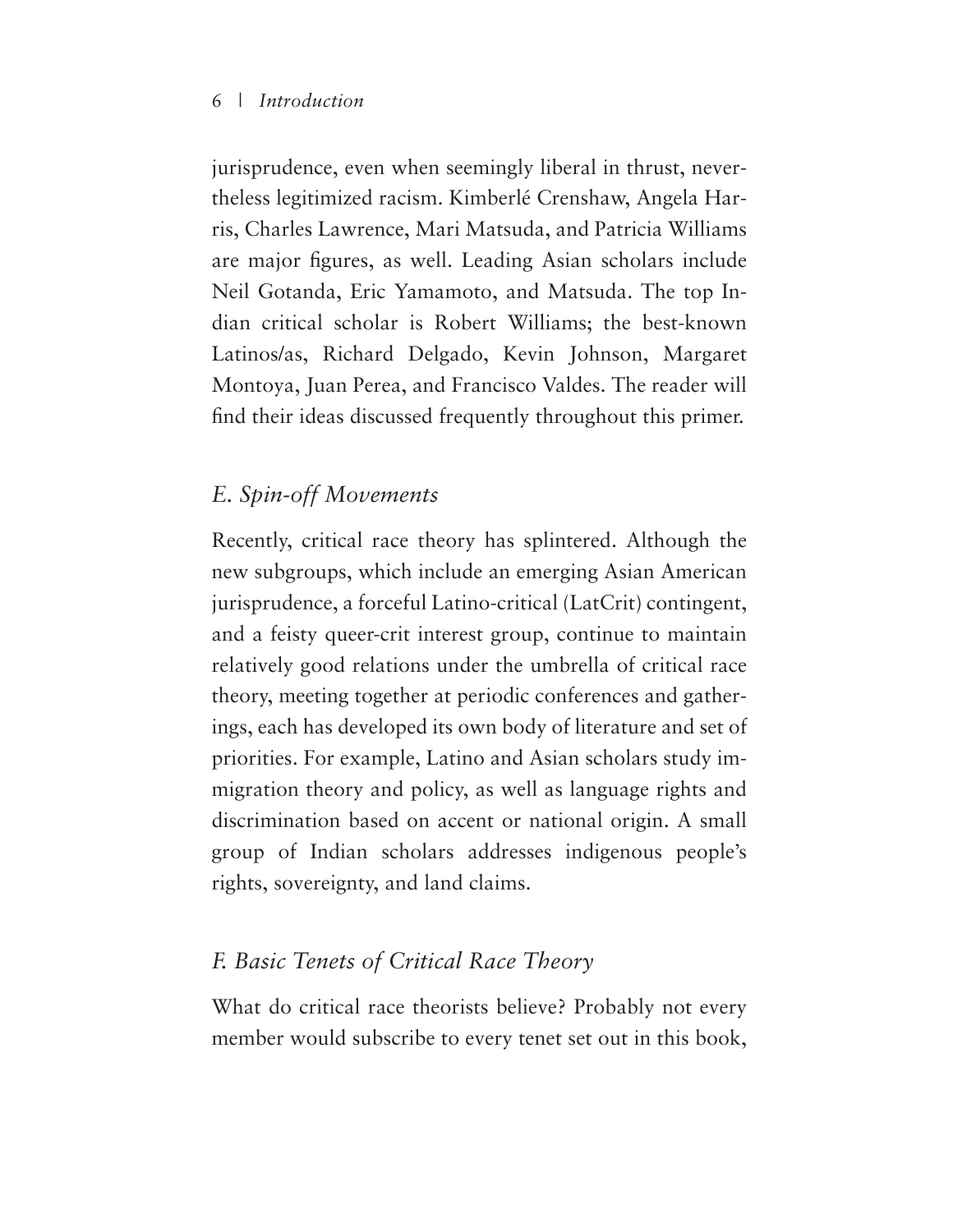but many would agree on the following propositions. First, that racism is ordinary, not aberrational—"normal science," the usual way society does business, the common, everyday experience of most people of color in this country. Second, most would agree that our system of white-over-color ascendancy serves important purposes, both psychic and material. The first feature, ordinariness, means that racism is difficult to cure or address. Color-blind, or "formal," conceptions of equality, expressed in rules that insist only on treatment that is the same across the board, can thus remedy only the most blatant forms of discrimination, such as mortgage redlining or the refusal to hire a black Ph.D. rather than a white high school dropout, that do stand out and attract our attention. The second feature, sometimes called "interest convergence" or material determinism, adds a further dimension. Because racism advances the interests of both white elites (materially) and working-class people (psychically), large segments of society have little incentive to eradicate it. Consider, for example, Derrick Bell's shocking proposal (discussed in a later chapter) that *Brown v. Board of Education*—considered a great triumph of civil rights litigation—may have resulted more from the self-interest of elite whites than a desire to help blacks.

A third theme of critical race theory, the "social construction" thesis, holds that race and races are products of social thought and relations. Not objective, inherent, or fixed, they correspond to no biological or genetic reality; rather, races are categories that society invents, manipulates, or retires when convenient. People with common origins share certain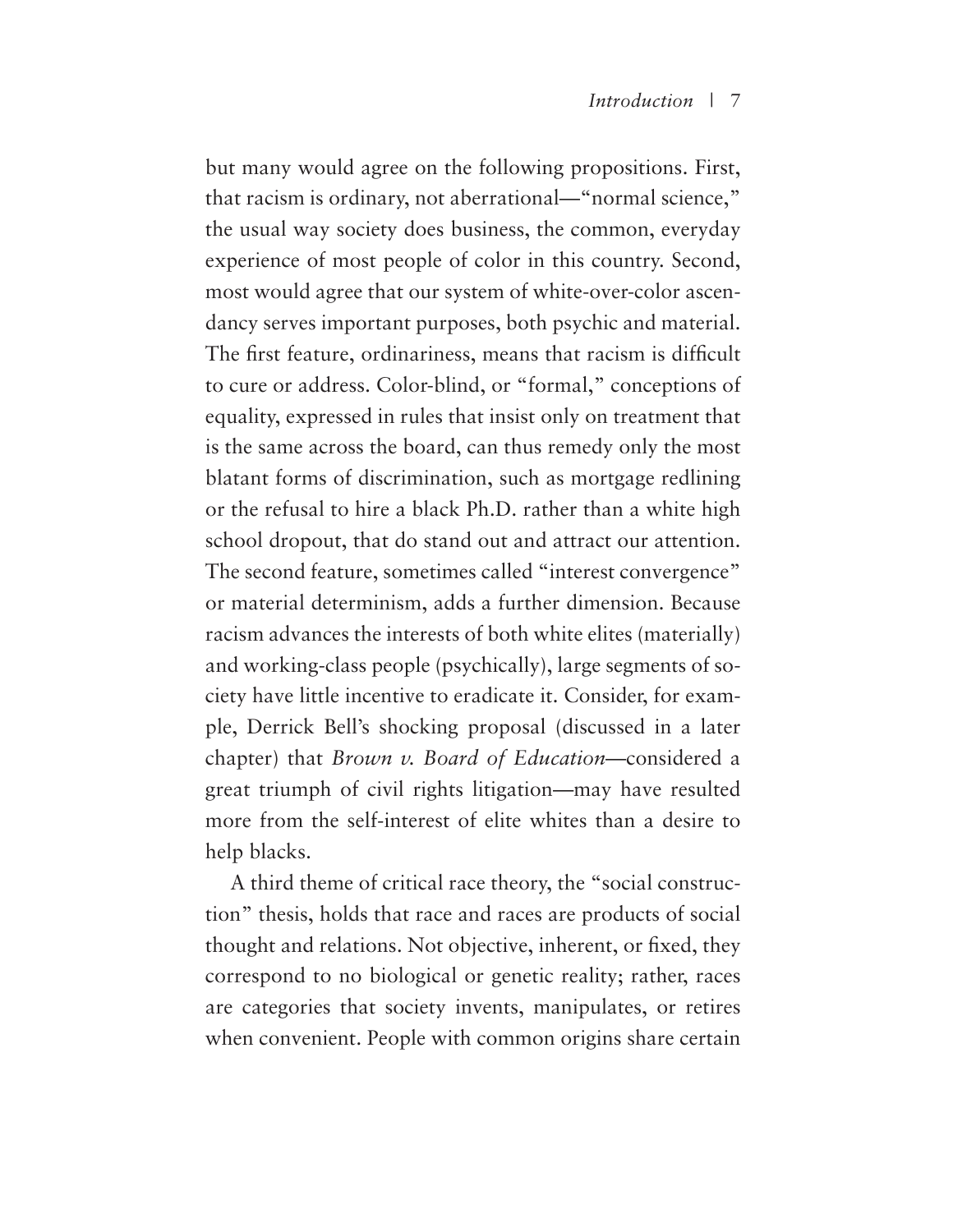physical traits, of course, such as skin color, physique, and hair texture. But these constitute only an extremely small portion of their genetic endowment, are dwarfed by that which we have in common, and have little or nothing to do with distinctly human, higher-order traits, such as personality, intelligence, and moral behavior. That society frequently chooses to ignore these scientific facts, creates races, and endows them with pseudo-permanent characteristics is of great interest to critical race theory.

Another, somewhat more recent, development concerns differential racialization and its many consequences. Critical writers in law, as well as social science, have drawn attention to the ways the dominant society racializes different minority groups at different times, in response to shifting needs such as the labor market. At one period, for example, society may have had little use for blacks, but much need for Mexican or Japanese agricultural workers. At another time, the Japanese, including citizens of long standing, may have been in intense disfavor and removed to war relocation camps, while society cultivated other groups of color for jobs in war industry or as cannon fodder on the front. Popular images and stereotypes of various minority groups shift over time, as well. In one era, a group of color may be depicted as happy-go-lucky, simpleminded, and content to serve white folks. A little later, when conditions change, that very same group may appear in cartoons, movies, and other cultural scripts as menacing, brutish, and out of control, requiring close monitoring and repression.

Closely related to differential racialization—the idea that each race has its own origins and ever evolving history—is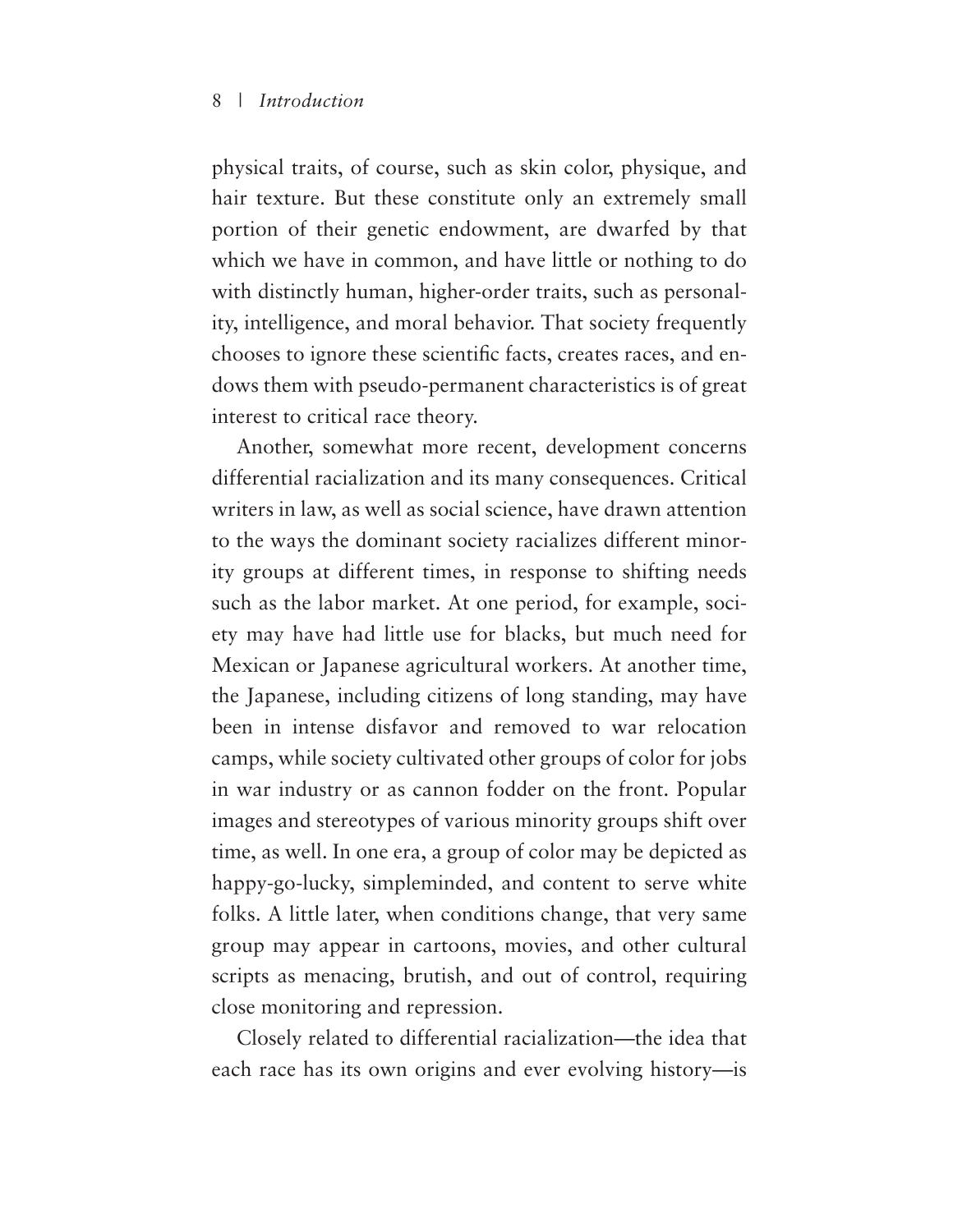the notion of intersectionality and anti-essentialism. No person has a single, easily stated, unitary identity. A white feminist may be Jewish, or working-class, or a single mother. An African American activist may be gay or lesbian. A Latino may be a Democrat, a Republican, or even a black—perhaps because that person's family hails from the Caribbean. An Asian may be a recently arrived Hmong of rural background and unfamiliar with mercantile life, or a fourth-generation Chinese with a father who is a university professor and a mother who operates a business. Everyone has potentially conflicting, overlapping identities, loyalties, and allegiances.

A final element concerns the notion of a unique voice of color. Coexisting in somewhat uneasy tension with anti-essentialism, the voice-of-color thesis holds that because of their different histories and experiences with oppression, black, Indian, Asian, and Latino/a writers and thinkers may be able to communicate to their white counterparts matters that the whites are unlikely to know. Minority status, in other words, brings with it a presumed competence to speak about race and racism. The "legal storytelling" movement urges black and brown writers to recount their experiences with racism and the legal system and to apply their own unique perspectives to assess law's master narratives. This topic, too, is taken up later in this book.

#### *G. How Much Racism Is There in the World?*

Many modern-day readers believe that racism is declining or that class today is more important than race. And it is certainly true that lynching and other shocking expressions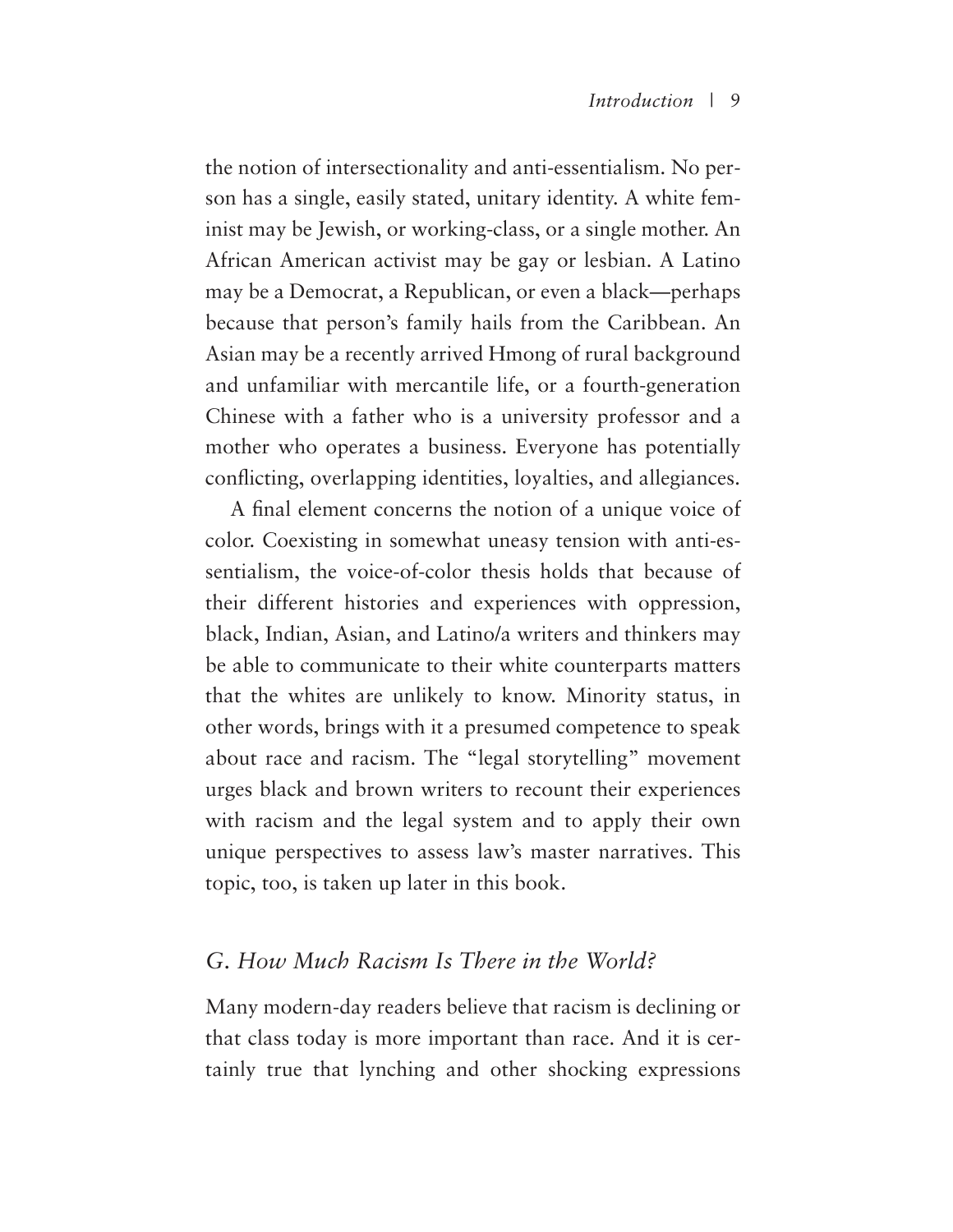of racism are less frequent than in the past. Moreover, many Euro-Americans consider themselves to have black, Latino/a, or Asian friends. Still, by every social indicator, racism continues to blight the lives of people of color, including holders of high-echelon jobs, even judges.

I concede that I am black. I do not apologize for that obvious fact. I take rational pride in my heritage, just as most other ethnics take pride in theirs. However, that one is black does not mean . . . that he is anti-white. . . . As do most blacks, I believe that the corridors of history in this country have been lined with countless instances of racial injustice. . . .

Thus a threshold question which might be inferred from defendants' petition is: Since blacks (like most other thoughtful Americans) are aware of the "sordid chapter in American history" of racial injustice, shouldn't black judges be disqualified per se from adjudicating cases involving claims of racial discrimination?

*Federal Judge Leon Higginbotham, in refusing to disqualify himself from hearing a case, Commonwealth v. Local Union 542, International Union of Operating Engineers, 388 F. Supp. 155 (E.D. Pa. 1974).*

Studies show that blacks and Latinos who seek loans, apartments, or jobs are much more apt than similarly qualified whites to be rejected, often for vague or spurious reasons. The prison population is largely black and brown; chief executive officers, surgeons, and university presidents are almost all white. Poverty, however, has a black or brown face: black families have, on the average, about one-tenth of the assets of their white counterparts. They pay more for many products and services, including cars. People of color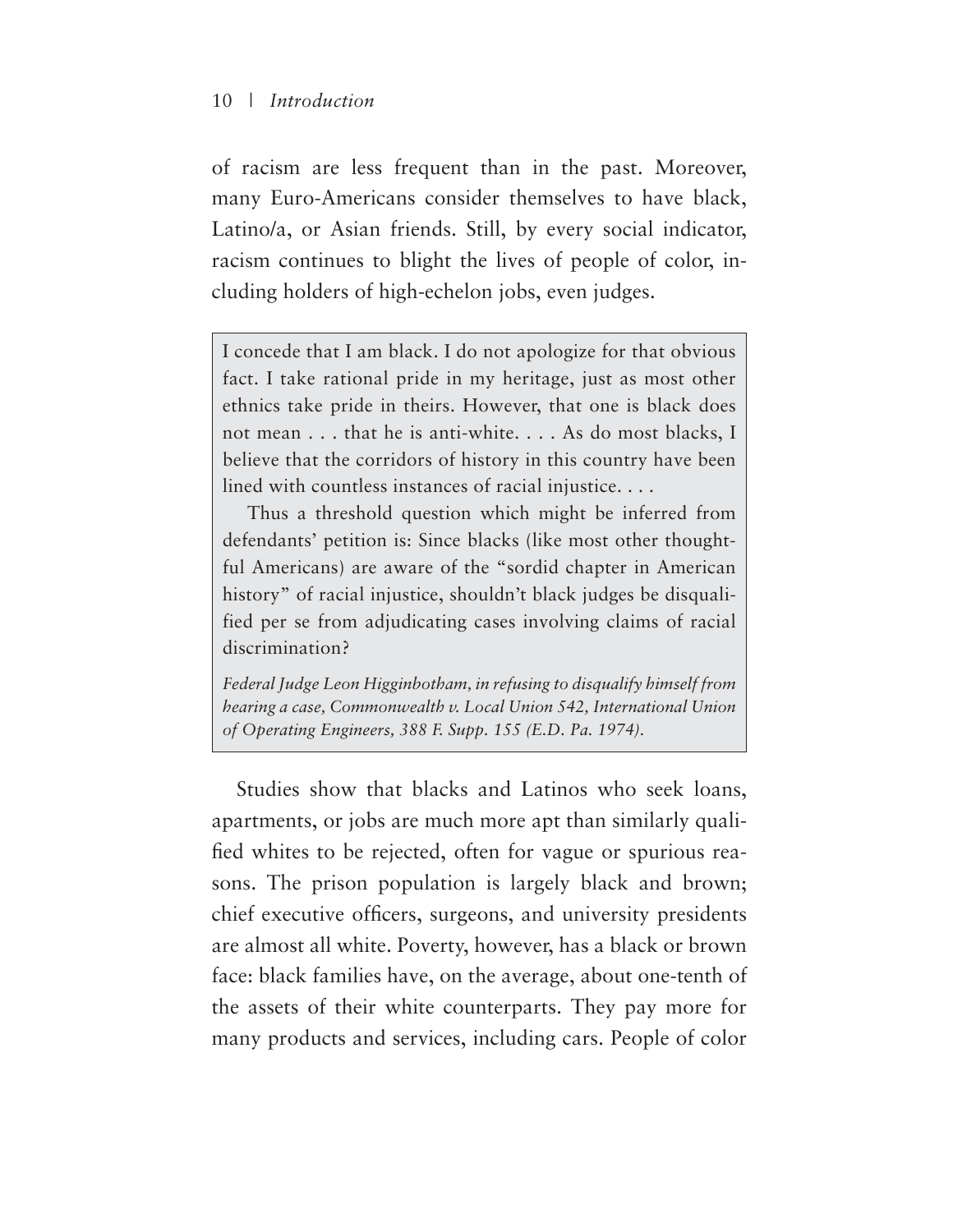lead shorter lives, receive worse medical care, complete fewer years of school, and occupy more menial jobs than do whites. A recent United Nations report showed that African Americans in the United States would make up the twentyseventh ranked nation in the world on a combined index of social well-being; Latinos would rank thirty-third. Why all this is so and the relationship between racism and economic oppression—between race and class—are topics of great interest to critical race theory and covered later.

#### *H. Organization of This Book*

*Critical Race Theory* addresses, in simple, straightforward language, these and additional themes characteristic of the new critical race jurisprudence. Chapter 2 presents four large themes in critical race theory—interest convergence or material determinism, revisionist interpretations of history, the critique of liberalism, and structural determinism.

Chapter 3 takes up storytelling, counterstorytelling, and the narrative turn in general; chapter 4 addresses the twin themes of intersectionality and anti-essentialism. It also considers cultural nationalism and the opposite notion that minorities should attempt to assimilate and blend into mainstream society.

Does American racial thought contain an implicit blackwhite binary, an unstated dichotomy in which society comes divided into two groups, whites and blacks, so that nonblack minority groups, such as Filipinos or Puerto Ricans, enter into the equation only insofar as they are able to depict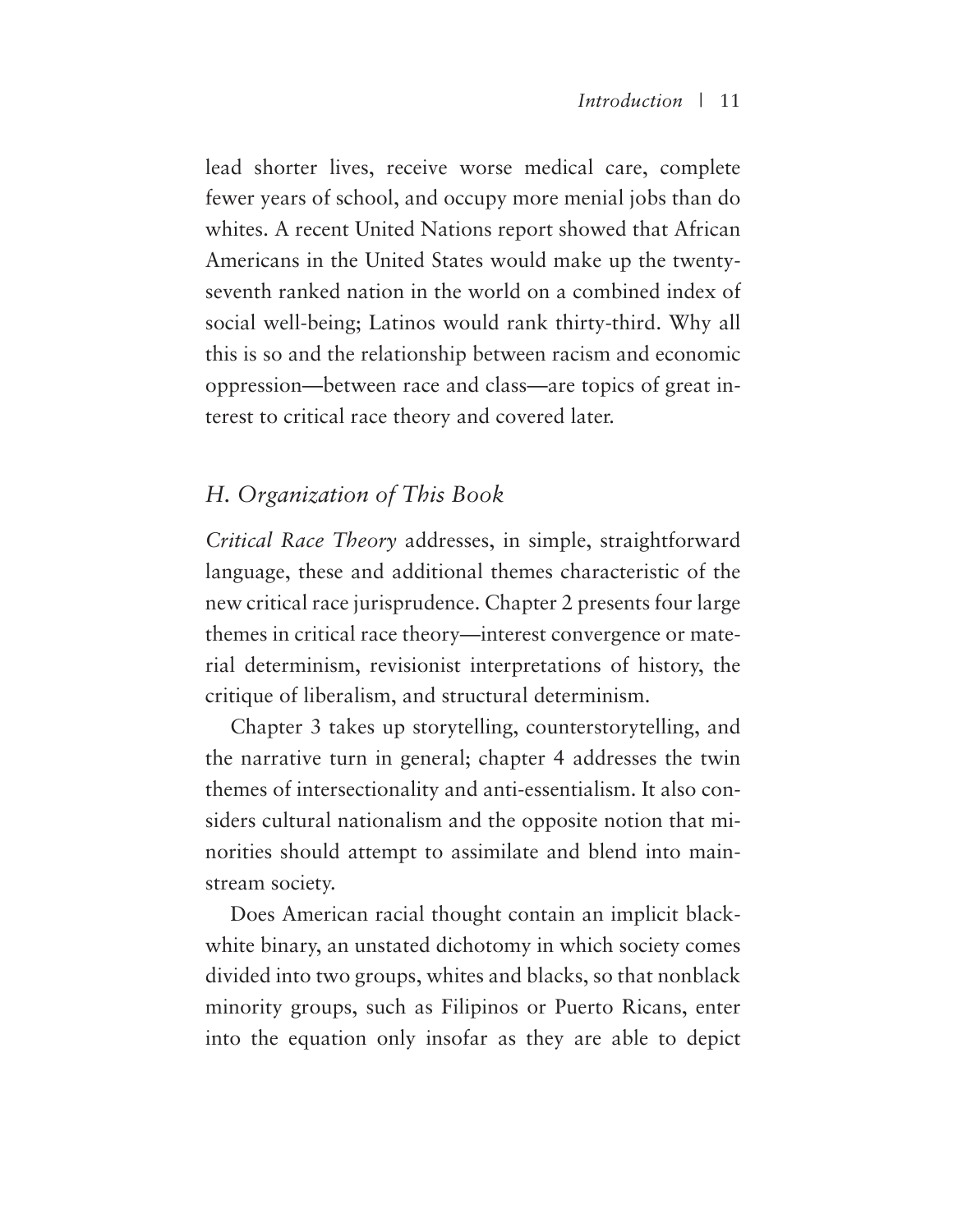themselves and their problems as like blacks? Chapter 5 explores this issue, as well as "critical white studies." Social scientists have long put minority groups under the lens, examining their culture, intelligence, motivation, family arrangements, music, and much more. Recently scholars on both sides of the color line have switched perspective and are examining whites as a group. One topic that critical white studies addresses is whether such a thing as white privilege exists, and what its components are. Chapter 5 also looks at the scholarship of other racial groups such as the LatCrits and critical Asian writers.

As the reader might imagine, critical race theory has come in for its share of criticism. Chapter 6 examines the main challenges that writers from both the Left and Right have leveled at this new approach to civil rights. It also includes responses to those objections. Chapter 7 describes critical race theory's current situation. It also ponders a few relatively recent issues on the movement's agenda, including hate speech, criminal justice, merit, affirmative action, poverty, and globalization. A concluding chapter hazards some predictions on the country's racial future and critical race theory's role in that future.

The reader will find in each chapter questions for discussions and a short list of suggested readings. We include hypotheticals and classroom exercises where we think these will promote understanding. We also excerpt passages from judicial decisions illustrating the influence of critical race theory. At the end we include an extensive glossary of terms, including many that are not found in this book.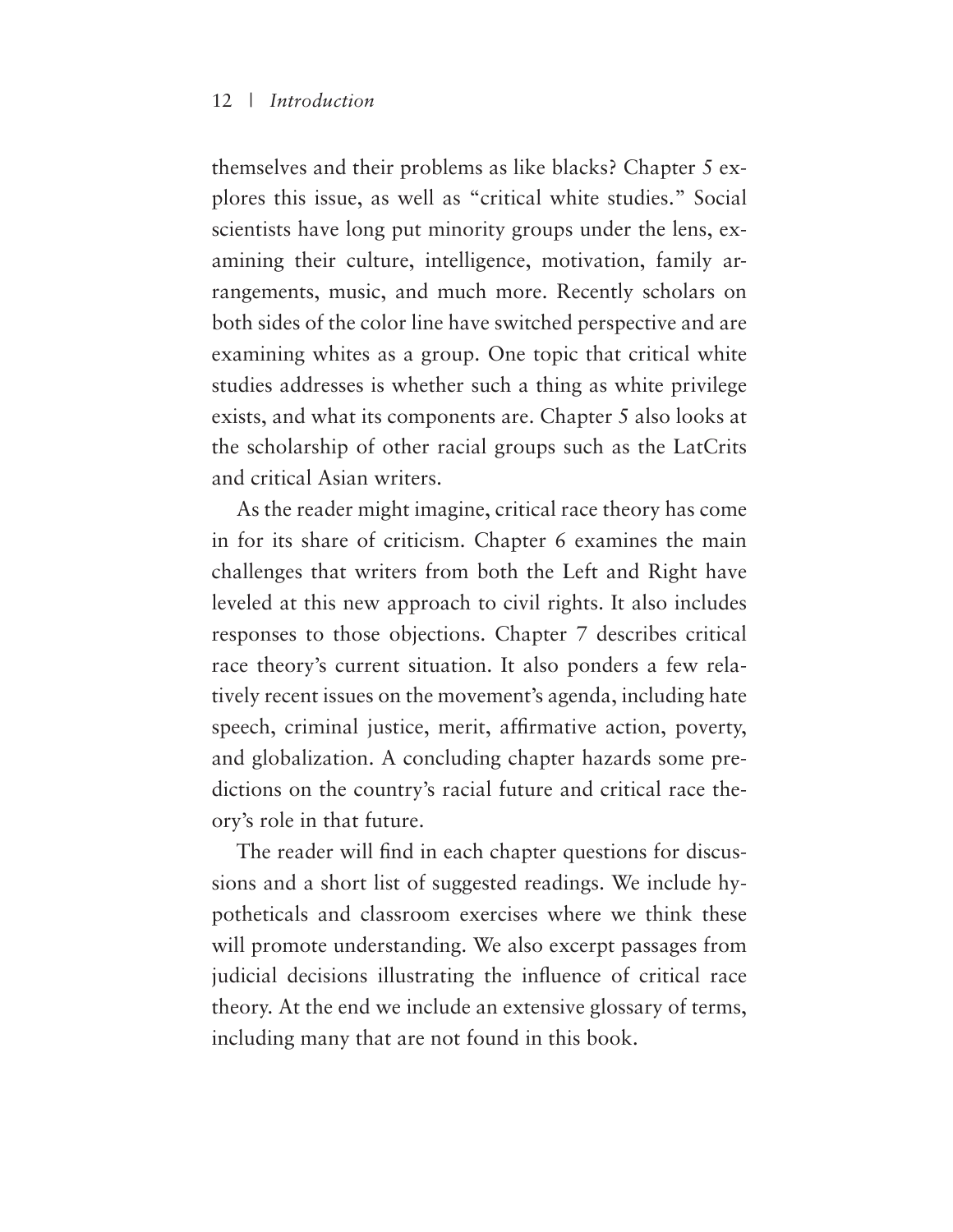#### questions and comments for chapter i

1. Is critical race theory pessimistic? Consider that it holds that racism is ordinary, normal, and embedded in society, and, moreover, that changes in relationships among the races (which include both improvements and turns for the worse) reflect the interest of dominant groups, rather than idealism, altruism, or the rule of law.

Or is it optimistic, because it believes that race is a social construction? (As such, it should be subject to ready change.)

And if CRT does have a dark side, what follows from that? Is medicine pessimistic because it focuses on diseases and traumas?

- 2. Most people of color believe that the world contains much more racism than white folks do. What accounts for this difference?
- 3. Is race or class more important in determining one's life chances?